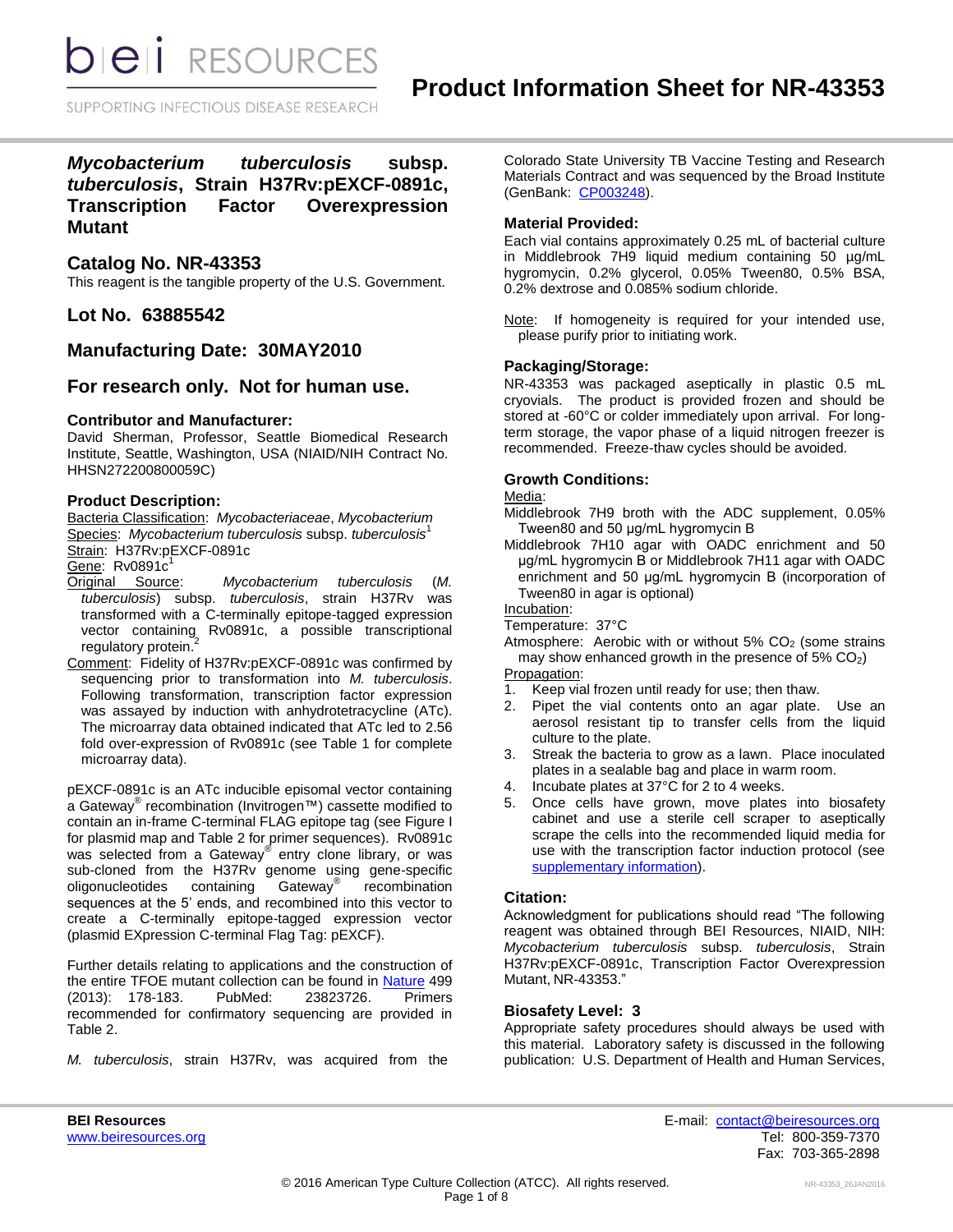*DIEI RESOURCES* 

SUPPORTING INFECTIOUS DISEASE RESEARCH

Public Health Service, Centers for Disease Control and Prevention, and National Institutes of Health. Biosafety in Microbiological and Biomedical Laboratories. 5th ed. Washington, DC: U.S. Government Printing Office, 2009; see [www.cdc.gov/biosafety/publications/bmbl5/index.htm.](http://www.cdc.gov/biosafety/publications/bmbl5/index.htm)

#### **Disclaimers:**

You are authorized to use this product for research use only. It is not intended for human use.

Use of this product is subject to the terms and conditions of the BEI Resources Material Transfer Agreement (MTA). The MTA is available on our Web site at [www.beiresources.org.](http://www.beiresources.org/)

While BEI Resources uses reasonable efforts to include accurate and up-to-date information on this product sheet, neither ATCC<sup>®</sup> nor the U.S. Government makes any warranties or representations as to its accuracy. Citations from scientific literature and patents are provided for informational purposes only. Neither  $ATCC^{\circledast}$  nor the U.S. Government warrants that such information has been confirmed to be accurate.

This product is sent with the condition that you are responsible for its safe storage, handling, use and disposal. ATCC<sup>®</sup> and the U.S. Government are not liable for any damages or injuries arising from receipt and/or use of this product. While reasonable effort is made to ensure authenticity and reliability of materials on deposit, the U.S. Government, ATCC®, their suppliers and contributors to BEI

Resources are not liable for damages arising from the misidentification or misrepresentation of products.

## **Use Restrictions:**

**This material is distributed for internal research, noncommercial purposes only.** This material, its product or its derivatives may not be distributed to third parties. Except as performed under a U.S. Government contract, individuals contemplating commercial use of the material, its products or its derivatives must contact the contributor to determine if a license is required. U.S. Government contractors may need a license before first commercial sale.

#### **References:**

- 1. TubercuList: [Rv0891c](http://tuberculist.epfl.ch/quicksearch.php?gene+name=Rv0891c)
- 2. Galagan, J. E., et al. "The *Mycobacterium tuberculosis* Regulatory Network and Hypoxia." Nature 499 (2013): 178-183. PubMed: 23823726.
- 3. Sherman, D., Personal Communication.<br>4. Rustad, T. R.. et al. "Mapning and I
- Rustad, T. R., et al. "Mapping and Manipulating the *Mycobacterium tuberculosis* Transcriptome using a Transcription Factor Overexpression-Derived Regulatory Network." Genome Res. *In press*.
- 5. Minch, K. J., et al. "The DNA Binding Network of *Mycobacterium tuberculosis*." Nature Comm. *In press.*

ATCC $^{\circ}$  is a trademark of the American Type Culture Collection.



#### **Table 1: Transcription Factor Overexpression Mutant Microarray Data<sup>1</sup>**

| <b>NR</b><br>Number | <b>Strain Description</b> | Basal level of<br>Rv<br>Transcription<br>Number<br>Factor Expression <sup>2,3</sup> |       | Induced Level of<br>Transcription<br>Factor Expression <sup>2-4</sup> | Fold<br>Change $5,6$ |
|---------------------|---------------------------|-------------------------------------------------------------------------------------|-------|-----------------------------------------------------------------------|----------------------|
| NR-43288            | H37Rv:pEXCF-0019c         | Rv0019c                                                                             | 13.24 | 14.42                                                                 | 1.18                 |
| NR-43289            | H37Rv:pEXCF-0020c         | Rv0020c                                                                             | 13.85 | 14.55                                                                 | 0.70                 |
| NR-43290            | H37Rv:pEXCF-0022c         | Rv0022c                                                                             | 7.56  | 14.42                                                                 | 6.86                 |
| NR-43291            | H37Rv:pEXCF-0023          | Rv0023                                                                              | 10.70 | 14.86                                                                 | 4.16                 |
| NR-43292            | H37Rv:pEXCF-0038          | Rv0038                                                                              | 13.15 | 14.37                                                                 | 1.22                 |
| NR-43293            | H37Rv:pEXCF-0042c         | Rv0042c                                                                             | 13.20 | 14.61                                                                 | 1.41                 |
| NR-43294            | H37Rv:pEXCF-0043c         | Rv0043c                                                                             | 12.03 | 14.77                                                                 | 2.74                 |
| NR-43295            | H37Rv:pEXCF-0047c         | Rv0047c                                                                             | 12.41 | 14.97                                                                 | 2.56                 |
| NR-43296            | H37Rv:pEXCF-0054          | Rv0054                                                                              | 14.05 | 14.75                                                                 | 0.70                 |
| NR-43297            | H37Rv:pEXCF-0067c         | Rv0067c                                                                             | 9.91  | 13.96                                                                 | 4.05                 |
| NR-43298            | H37Rv:pEXCF-0078          | Rv0078                                                                              | 10.01 | 13.53                                                                 | 3.52                 |
| NR-43299            | H37Rv:pEXCF-0081          | Rv0081                                                                              | 12.28 | 15.22                                                                 | 2.94                 |
| NR-43300            | H37Rv:pEXCF-0117          | Rv0117                                                                              | 10.07 | 14.76                                                                 | 4.69                 |
| NR-43301            | H37Rv:pEXCF-0135c         | Rv0135c                                                                             | 12.41 | 14.70                                                                 | 2.30                 |
| NR-43302            | H37Rv:pEXCF-0144          | Rv0144                                                                              | 13.87 | 14.70                                                                 | 0.83                 |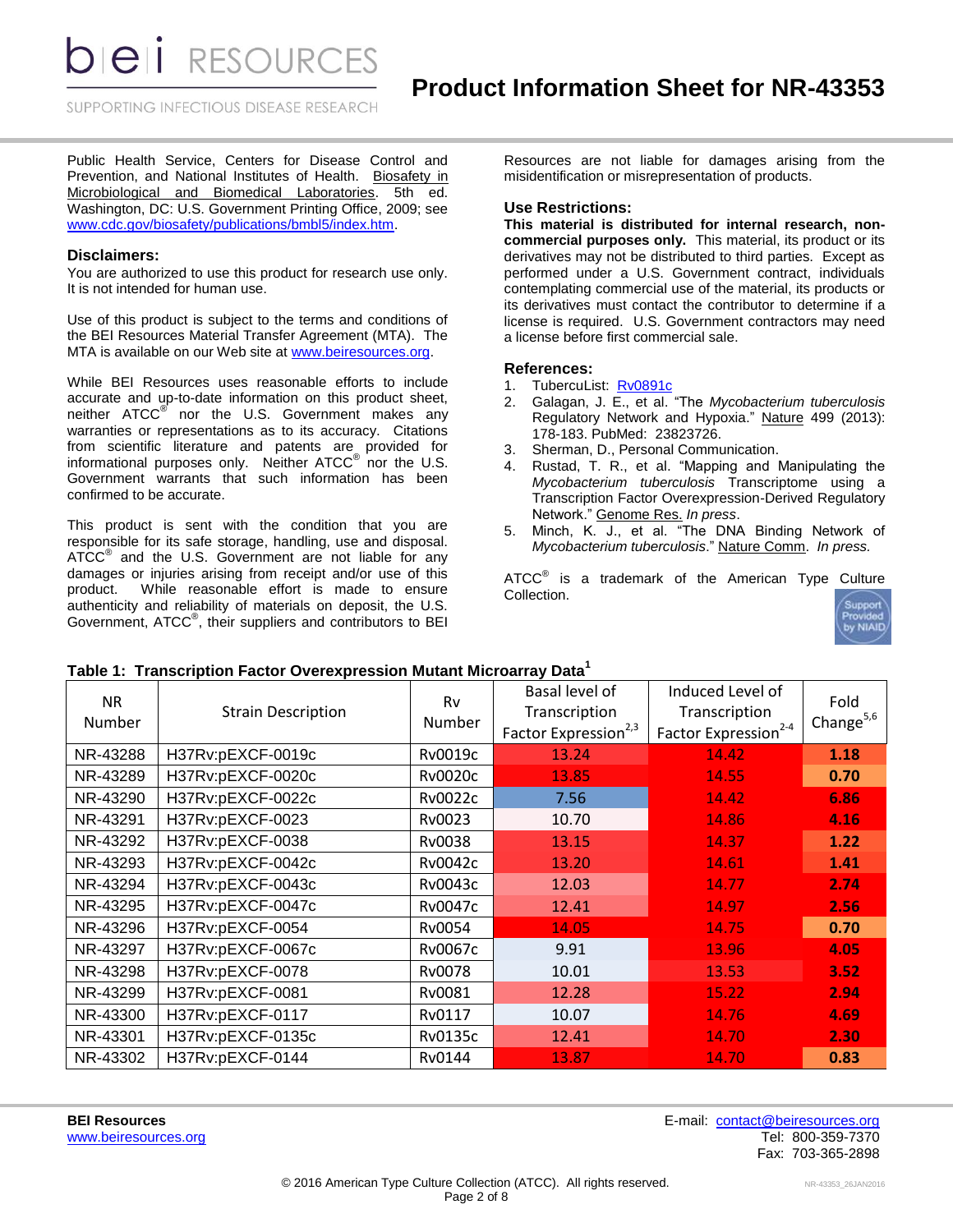# **Product Information Sheet for NR-43353**

SUPPORTING INFECTIOUS DISEASE RESEARCH

| <b>NR</b><br>Number | <b>Strain Description</b> | Basal level of<br>Rv<br>Transcription<br>Number<br>Factor Expression <sup>2,3</sup> |       | Induced Level of<br>Transcription<br>Factor Expression <sup>2-4</sup> | Fold<br>Change $5,6$ |
|---------------------|---------------------------|-------------------------------------------------------------------------------------|-------|-----------------------------------------------------------------------|----------------------|
| NR-43303            | H37Rv:pEXCF-0158          | Rv0158                                                                              | 11.42 | 14.40                                                                 | 2.98                 |
| NR-43304            | H37Rv:pEXCF-0165c         | <b>Rv0165c</b>                                                                      | 11.82 | 15.53                                                                 | 3.72                 |
| NR-43305            | H37Rv:pEXCF-0182c         | <b>Rv0182c</b>                                                                      | 12.14 | 14.51                                                                 | 2.37                 |
| NR-43306            | H37Rv:pEXCF-0195          | Rv0195                                                                              | 7.55  | 13.61                                                                 | 6.05                 |
| NR-43307            | H37Rv:pEXCF-0212c         | <b>Rv0212c</b>                                                                      | 10.27 | 14.79                                                                 | 4.52                 |
| NR-43308            | H37Rv:pEXCF-0232          | Rv0232                                                                              | 12.81 | 15.03                                                                 | 2.22                 |
| NR-43309            | H37Rv:pEXCF-0238          | Rv0238                                                                              | 12.49 | 14.33                                                                 | 1.84                 |
| NR-43310            | H37Rv:pEXCF-0260c         | <b>Rv0260c</b>                                                                      | 7.31  | 13.37                                                                 | 6.07                 |
| NR-43311            | H37Rv:pEXCF-0273c         | <b>Rv0273c</b>                                                                      | 11.06 | 14.31                                                                 | 3.26                 |
| NR-43312            | H37Rv:pEXCF-0275c         | <b>Rv0275c</b>                                                                      | 11.93 | 14.27                                                                 | 2.33                 |
| NR-43313            | H37Rv:pEXCF-0302          | Rv0302                                                                              | 12.65 | 14.42                                                                 | 1.78                 |
| NR-43314            | H37Rv:pEXCF-0324          | Rv0324                                                                              | 9.98  | 14.68                                                                 | 4.70                 |
| NR-43315            | H37Rv:pEXCF-0328          | Rv0328                                                                              | 11.39 | 14.59                                                                 | 3.19                 |
| NR-43316            | H37Rv:pEXCF-0330c         | Rv0330c                                                                             | 9.08  | 14.49                                                                 | 5.41                 |
| NR-43317            | H37Rv:pEXCF-0339c         | Rv0339c                                                                             | 10.30 | 14.07                                                                 | 3.77                 |
| NR-43318            | H37Rv:pEXCF-0348          | Rv0348                                                                              | 9.83  | 13.68                                                                 | 3.85                 |
| NR-43319            | H37Rv:pEXCF-0353          | Rv0353                                                                              | 13.79 | 14.80                                                                 | 1.01                 |
| NR-43320            | H37Rv:pEXCF-0377          | Rv0377                                                                              | 10.02 | 14.11                                                                 | 4.10                 |
| NR-43321            | H37Rv:pEXCF-0445c         | <b>Rv0445c</b>                                                                      | 13.01 | 14.87                                                                 | 1.86                 |
| NR-43322            | H37Rv:pEXCF-0452          | Rv0452                                                                              | 11.18 | 14.96                                                                 | 3.78                 |
| NR-43323            | H37Rv:pEXCF-0465c         | <b>Rv0465c</b>                                                                      | 10.55 | 14.19                                                                 | 3.63                 |
| NR-43324            | H37Rv:pEXCF-0472c         | <b>Rv0472c</b>                                                                      | 13.10 | 14.93                                                                 | 1.82                 |
| NR-43325            | H37Rv:pEXCF-0474          | Rv0474                                                                              | 12.74 | 14.91                                                                 | 2.16                 |
| NR-43326            | H37Rv:pEXCF-0485          | Rv0485                                                                              | 13.52 | 14.55                                                                 | 1.04                 |
| NR-43327            | H37Rv:pEXCF-0491          | Rv0491                                                                              | 13.58 | 14.47                                                                 | 0.88                 |
| NR-43328            | H37Rv:pEXCF-0494          | Rv0494                                                                              | 8.60  | 14.28                                                                 | 5.68                 |
| NR-43329            | H37Rv:pEXCF-0576          | Rv0576                                                                              | 12.03 | 14.98                                                                 | 2.95                 |
| NR-43330            | H37Rv:pEXCF-0586          | Rv0586                                                                              | 12.67 | 14.67                                                                 | 2.00                 |
| NR-43331            | H37Rv:pEXCF-0599c         | Rv0599c                                                                             | 13.25 | 14.85                                                                 | 1.59                 |
| NR-43332            | H37Rv:pEXCF-0602c         | Rv0602c                                                                             | 7.77  | 14.75                                                                 | 6.99                 |
| NR-43333            | H37Rv:pEXCF-0608          | Rv0608                                                                              | 13.63 | 14.97                                                                 | 1.35                 |
| NR-43334            | H37Rv:pEXCF-0623          | Rv0623                                                                              | 12.69 | 15.08                                                                 | 2.39                 |
| NR-43335            | H37Rv:pEXCF-0653c         | Rv0653c                                                                             | 9.61  | 14.01                                                                 | 4.40                 |
| NR-43336            | H37Rv:pEXCF-0674          | Rv0674                                                                              | 11.20 | 14.70                                                                 | 3.50                 |
| NR-43337            | H37Rv:pEXCF-0678          | Rv0678                                                                              | 10.55 | 14.67                                                                 | 4.13                 |
| NR-43338            | H37Rv:pEXCF-0681          | Rv0681                                                                              | 13.29 | 14.43                                                                 | 1.13                 |
| NR-43339            | H37Rv:pEXCF-0691c         | Rv0691c                                                                             | 8.33  | 14.75                                                                 | 6.42                 |
| NR-43340            | H37Rv:pEXCF-0735          | Rv0735                                                                              | 10.13 | 14.94                                                                 | 4.81                 |
| NR-43341            | H37Rv:pEXCF-0737          | Rv0737                                                                              | 9.87  | 14.74                                                                 | 4.87                 |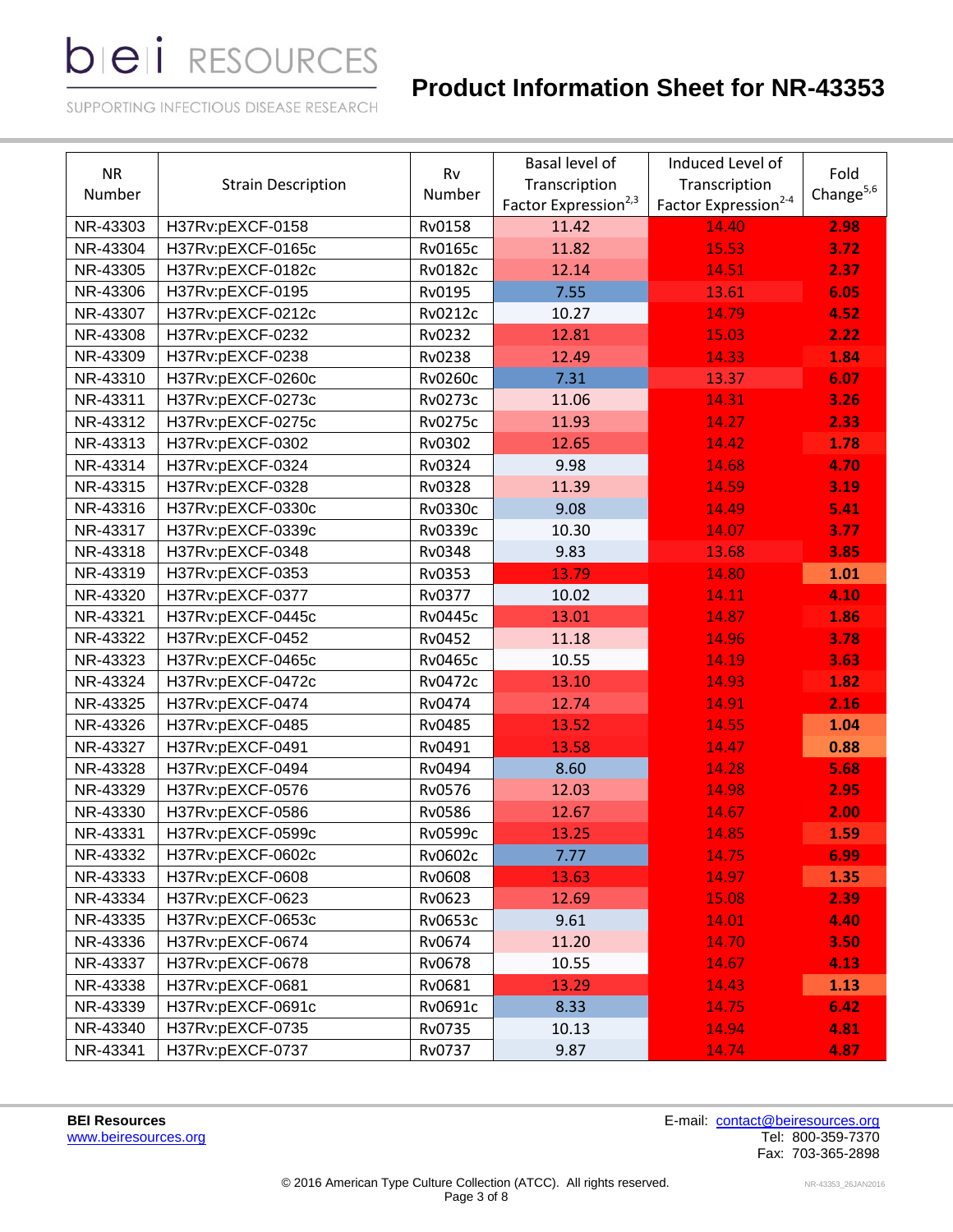# **Product Information Sheet for NR-43353**

SUPPORTING INFECTIOUS DISEASE RESEARCH

| <b>NR</b><br>Number | <b>Strain Description</b> | Rv<br>Number     | Basal level of<br>Transcription<br>Factor Expression <sup>2,3</sup> | Induced Level of<br>Transcription<br>Factor Expression <sup>2-4</sup> | Fold<br>Change $5,6$ |
|---------------------|---------------------------|------------------|---------------------------------------------------------------------|-----------------------------------------------------------------------|----------------------|
| NR-43342            | H37Rv:pEXCF-0744c         | Rv0744c<br>11.82 |                                                                     | 15.07                                                                 | 3.25                 |
| NR-43344            | H37Rv:pEXCF-0757          | Rv0757           | 13.30                                                               | 14.68                                                                 | 1.38                 |
| NR-43345            | H37Rv:pEXCF-0767c         | Rv0767c          | 8.76                                                                | 14.54                                                                 | 5.78                 |
| NR-43346            | H37Rv:pEXCF-0792c         | <b>Rv0792c</b>   | 10.51                                                               | 14.52                                                                 | 4.01                 |
| NR-43347            | H37Rv:pEXCF-0818          | Rv0818           | 13.42                                                               | 14.75                                                                 | 1.33                 |
| NR-43348            | H37Rv:pEXCF-0821c         | Rv0821c          | 13.70                                                               | 14.77                                                                 | 1.07                 |
| NR-43349            | H37Rv:pEXCF-0823c         | Rv0823c          | 13.99                                                               | 14.85                                                                 | 0.86                 |
| NR-43350            | H37Rv:pEXCF-0827c         | <b>Rv0827c</b>   | 9.56                                                                | 14.86                                                                 | 5.30                 |
| NR-43351            | H37Rv:pEXCF-0844c         | Rv0844c          | 12.83                                                               | 14.60                                                                 | 1.77                 |
| NR-43352            | H37Rv:pEXCF-0880          | <b>Rv0880</b>    | 12.15                                                               | 14.82                                                                 | 2.67                 |
| NR-43353            | H37Rv:pEXCF-0891c         | Rv0891c          | 12.05                                                               | 14.61                                                                 | 2.56                 |
| NR-43354            | H37Rv:pEXCF-0894          | Rv0894           | 8.23                                                                | 14.71                                                                 | 6.48                 |
| NR-43355            | H37Rv:pEXCF-0903c         | Rv0903c          | 13.27                                                               | 14.28                                                                 | 1.01                 |
| NR-43356            | H37Rv:pEXCF-0967          | Rv0967           | 12.22                                                               | 14.99                                                                 | 2.78                 |
| NR-43357            | H37Rv:pEXCF-0981          | Rv0981           | 12.79                                                               | 14.55                                                                 | 1.76                 |
| NR-43358            | H37Rv:pEXCF-1019          | Rv1019           | 12.41                                                               | 14.63                                                                 | 2.22                 |
| NR-43359            | H37Rv:pEXCF-1027c         | Rv1027c          | 9.62                                                                | 14.44                                                                 | 4.82                 |
| NR-43360            | H37Rv:pEXCF-1033c         | Rv1033c          | 10.49                                                               | 14.54                                                                 | 4.05                 |
| NR-43361            | H37Rv:pEXCF-1049          | Rv1049           | 10.83                                                               | 15.43                                                                 | 4.59                 |
| NR-43362            | H37Rv:pEXCF-1129c         | <b>Rv1129c</b>   | 8.72                                                                | 14.25                                                                 | 5.53                 |
| NR-43363            | H37Rv:pEXCF-1151c         | <b>Rv1151c</b>   | 11.17                                                               | 14.43                                                                 | 3.25                 |
| NR-43364            | H37Rv:pEXCF-1152          | Rv1152           | 11.93                                                               | 14.86                                                                 | 2.93                 |
| NR-43365            | H37Rv:pEXCF-1167c         | Rv1167c          | 12.52                                                               | 15.07                                                                 | 2.55                 |
| NR-43366            | H37Rv:pEXCF-1176c         | <b>Rv1176c</b>   | 10.68                                                               | 14.52                                                                 | 3.84                 |
| NR-43367            | H37Rv:pEXCF-1186c         | <b>Rv1186c</b>   | 10.86                                                               | 14.58                                                                 | 3.72                 |
| NR-43368            | H37Rv:pEXCF-1189          | Rv1189           | 8.41                                                                | 14.12                                                                 | 5.71                 |
| NR-43369            | H37Rv:pEXCF-1219c         | Rv1219c          | 10.02                                                               | 15.09                                                                 | 5.07                 |
| NR-43370            | H37Rv:pEXCF-1221          | Rv1221           | 13.79                                                               | 14.78                                                                 | 0.99                 |
| NR-43371            | H37Rv:pEXCF-1255c         | <b>Rv1255c</b>   | 9.81                                                                | 14.49                                                                 | 4.68                 |
| NR-43372            | H37Rv:pEXCF-1267c         | Rv1267c          | 9.07                                                                | 14.82                                                                 | 5.75                 |
| NR-43373            | H37Rv:pEXCF-1287          | Rv1287           | 11.94                                                               | 15.03                                                                 | 3.09                 |
| NR-43374            | H37Rv:pEXCF-1332          | Rv1332           | 13.36                                                               | 14.68                                                                 | 1.32                 |
| NR-43375            | H37Rv:pEXCF-1353c         | Rv1353c          | 8.53                                                                | 13.11                                                                 | 4.59                 |
| NR-43376            | H37Rv:pEXCF-1358          | Rv1358           | 7.47                                                                | 13.17                                                                 | 5.71                 |
| NR-43377            | H37Rv:pEXCF-1359          | Rv1359           | 8.73                                                                | 14.81                                                                 | 6.09                 |
| NR-43378            | H37Rv:pEXCF-1379          | Rv1379           | 12.87                                                               | 15.06                                                                 | 2.19                 |
| NR-43379            | H37Rv:pEXCF-1395          | Rv1395           | 8.96                                                                | 14.55                                                                 | 5.59                 |
| NR-43380            | H37Rv:pEXCF-1404          | Rv1404           | 13.35                                                               | 14.77                                                                 | 1.41                 |
| NR-43381            | H37Rv:pEXCF-1423          | Rv1423           | 13.08                                                               | 14.45                                                                 | 1.37                 |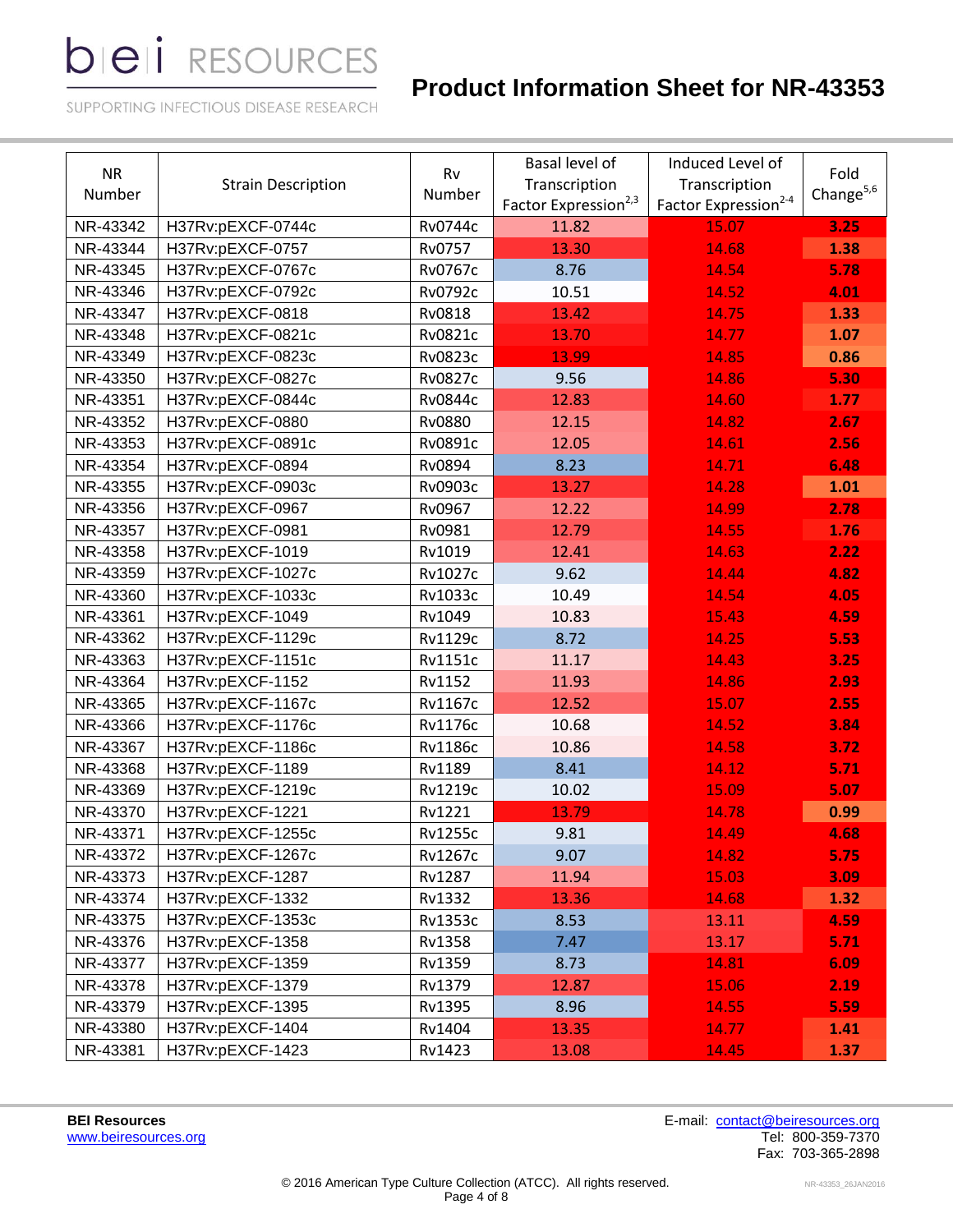# **Product Information Sheet for NR-43353**

SUPPORTING INFECTIOUS DISEASE RESEARCH

| <b>NR</b><br>Number | <b>Strain Description</b> | Basal level of<br>Rv<br>Transcription<br>Number<br>Factor Expression <sup>2,3</sup> |       | Induced Level of<br>Transcription<br>Factor Expression <sup>2-4</sup> | Fold<br>Change $5,6$ |
|---------------------|---------------------------|-------------------------------------------------------------------------------------|-------|-----------------------------------------------------------------------|----------------------|
| NR-43382            | H37Rv:pEXCF-1453          | Rv1453                                                                              | 8.84  | 14.04                                                                 | 5.19                 |
| NR-43383            | H37Rv:pEXCF-1460          | Rv1460                                                                              | 11.78 | 14.76                                                                 | 2.98                 |
| NR-43384            | H37Rv:pEXCF-1473A         | <b>Rv1473A</b>                                                                      | 11.29 | 14.19                                                                 | 2.89                 |
| NR-43385            | H37Rv:pEXCF-1474c         | Rv1474c                                                                             | 12.63 | 14.77                                                                 | 2.14                 |
| NR-43386            | H37Rv:pEXCF-1556          | Rv1556                                                                              | 11.01 | 14.05                                                                 | 3.04                 |
| NR-43387            | H37Rv:pEXCF-1560          | Rv1560                                                                              | 12.55 | 14.62                                                                 | 2.07                 |
| NR-43388            | H37Rv:pEXCF-1626          | Rv1626                                                                              | 14.23 | 14.27                                                                 | 0.04                 |
| NR-43389            | H37Rv:pEXCF-1657          | Rv1657                                                                              | 10.38 | 14.26                                                                 | 3.87                 |
| NR-43390            | H37Rv:pEXCF-1674c         | Rv1674c                                                                             | 7.62  | 13.35                                                                 | 5.73                 |
| NR-43391            | H37Rv:pEXCF-1675c         | <b>Rv1675c</b>                                                                      | 7.86  | 13.63                                                                 | 5.77                 |
| NR-43392            | H37Rv:pEXCF-1719          | Rv1719                                                                              | 10.43 | 14.42                                                                 | 3.99                 |
| NR-43393            | H37Rv:pEXCF-1725c         | <b>Rv1725c</b>                                                                      | 9.02  | 14.55                                                                 | 5.53                 |
| NR-43394            | H37Rv:pEXCF-1740          | Rv1740                                                                              | 11.42 | 14.79                                                                 | 3.37                 |
| NR-43395            | H37Rv:pEXCF-1773c         | <b>Rv1773c</b>                                                                      | 9.15  | 14.32                                                                 | 5.18                 |
| NR-43396            | H37Rv:pEXCF-1776c         | <b>Rv1776c</b>                                                                      | 8.57  | 13.77                                                                 | 5.19                 |
| NR-43397            | H37Rv:pEXCF-1816          | Rv1816                                                                              | 13.08 | 14.92                                                                 | 1.84                 |
| NR-43398            | H37Rv:pEXCF-1828          | Rv1828                                                                              | 13.92 | 14.48                                                                 | 0.56                 |
| NR-43399            | H37Rv:pEXCF-1830          | Rv1830                                                                              | 14.02 | 14.15                                                                 | 0.13                 |
| NR-43400            | H37Rv:pEXCF-1846c         | <b>Rv1846c</b>                                                                      | 14.12 | 14.33                                                                 | 0.21                 |
| NR-43401            | H37Rv:pEXCF-1909c         | Rv1909c                                                                             | 11.70 | 15.03                                                                 | 3.32                 |
| NR-43402            | H37Rv:pEXCF-1931c         | Rv1931c                                                                             | 8.23  | 13.28                                                                 | 5.05                 |
| NR-43403            | H37Rv:pEXCF-1956          | Rv1956                                                                              | 12.09 | 14.72                                                                 | 2.63                 |
| NR-43404            | H37Rv:pEXCF-1960c         | <b>Rv1960c</b>                                                                      | 11.57 | 14.52                                                                 | 2.95                 |
| NR-43405            | H37Rv:pEXCF-1963c         | Rv1963c                                                                             | 10.33 | 14.54                                                                 | 4.22                 |
| NR-43406            | H37Rv:pEXCF-1985c         | <b>Rv1985c</b>                                                                      | 9.56  | 14.64                                                                 | 5.07                 |
| NR-43407            | H37Rv:pEXCF-1990c         | <b>Rv1990c</b>                                                                      | 11.28 | 14.18                                                                 | 2.90                 |
| NR-43408            | H37Rv:pEXCF-1994c         | Rv1994c                                                                             | 12.02 | 14.45                                                                 | 2.43                 |
| NR-43409            | H37Rv:pEXCF-2009          | Rv2009                                                                              | 13.97 | 14.50                                                                 | 0.53                 |
| NR-43410            | H37Rv:pEXCF-2011c         | Rv2011c                                                                             | 9.12  | 13.84                                                                 | 4.72                 |
| NR-43411            | H37Rv:pEXCF-2017          | Rv2017                                                                              | 10.89 | 14.00                                                                 | 3.10                 |
| NR-43412            | H37Rv:pEXCF-2021c         | Rv2021c                                                                             | 12.21 | 14.56                                                                 | 2.35                 |
| NR-43413            | H37Rv:pEXCF-2034          | Rv2034                                                                              | 10.76 | 14.63                                                                 | 3.86                 |
| NR-43414            | H37Rv:pEXCF-2069          | Rv2069                                                                              | 13.32 | 14.65                                                                 | 1.33                 |
| NR-43415            | H37Rv:pEXCF-2160A         | <b>Rv2160A</b>                                                                      | 13.35 | 14.96                                                                 | 1.61                 |
| NR-43416            | H37Rv:pEXCF-2160c         | Rv2160c                                                                             | 12.98 | 14.77                                                                 | 1.79                 |
| NR-43417            | H37Rv:pEXCF-2175c         | <b>Rv2175c</b>                                                                      | 11.50 | 14.80                                                                 | 3.30                 |
| NR-43418            | H37Rv:pEXCF-2242          | Rv2242                                                                              | 11.54 | 14.49                                                                 | 2.95                 |
| NR-43419            | H37Rv:pEXCF-2250c         | <b>Rv2250c</b>                                                                      | 8.56  | 14.22                                                                 | 5.65                 |
| NR-43420            | H37Rv:pEXCF-2258c         | <b>Rv2258c</b>                                                                      | 13.46 | 14.54                                                                 | 1.09                 |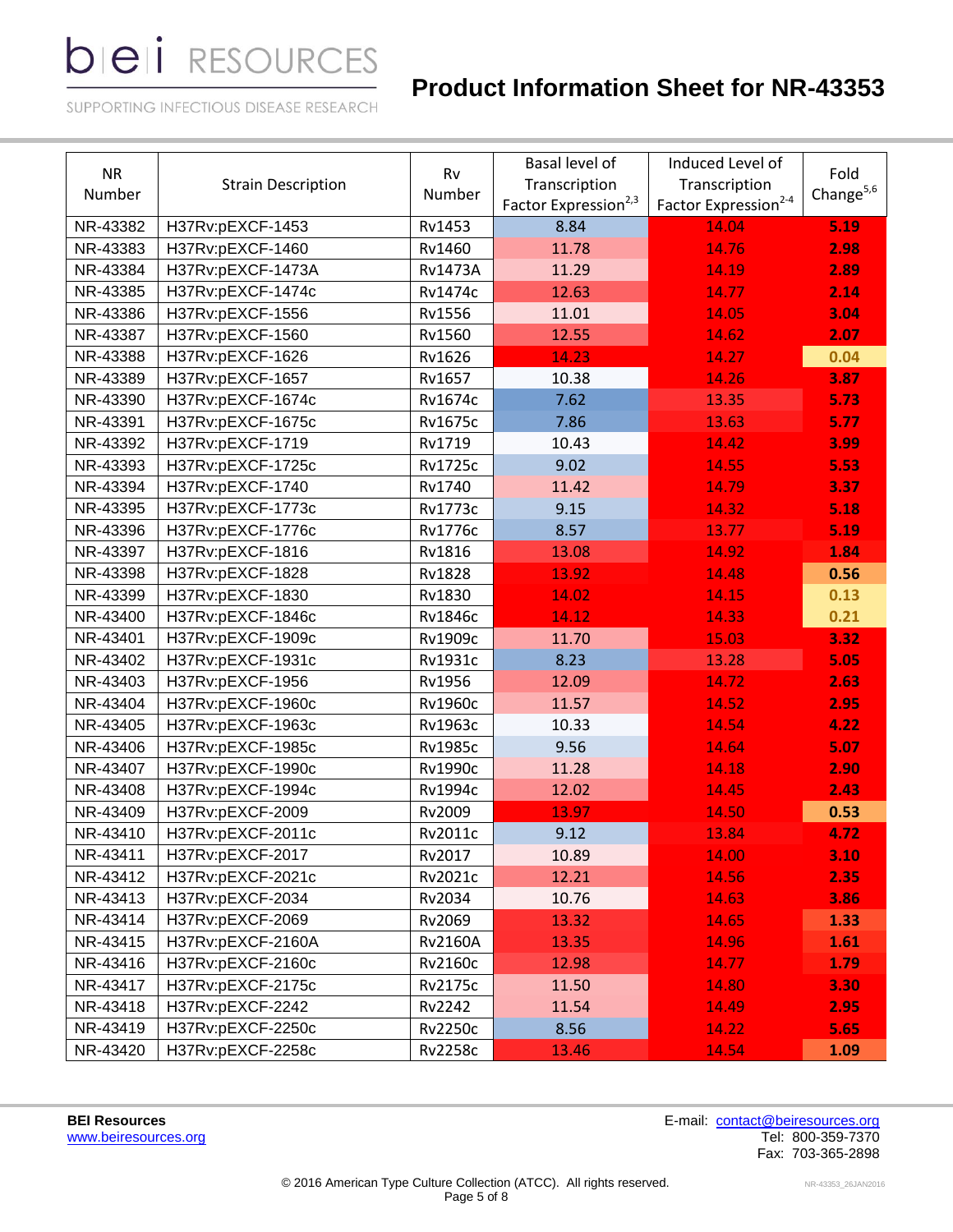# **Product Information Sheet for NR-43353**

SUPPORTING INFECTIOUS DISEASE RESEARCH

| <b>NR</b><br>Number | <b>Strain Description</b> | Rv<br>Number   | <b>Basal level of</b><br>Transcription<br>Factor Expression <sup>2,3</sup> | Induced Level of<br>Transcription<br>Factor Expression <sup>2-4</sup> | Fold<br>Change $5,6$ |
|---------------------|---------------------------|----------------|----------------------------------------------------------------------------|-----------------------------------------------------------------------|----------------------|
| NR-43421            | H37Rv:pEXCF-2282c         | <b>Rv2282c</b> | 8.83                                                                       | 13.97                                                                 | 5.15                 |
| NR-43422            | H37Rv:pEXCF-2324          | Rv2324         | 9.82                                                                       | 14.58                                                                 | 4.76                 |
| NR-43423            | H37Rv:pEXCF-2359          | Rv2359         | 12.01                                                                      | 14.93                                                                 | 2.92                 |
| NR-43424            | H37Rv:pEXCF-2374c         | Rv2374c        | 13.08                                                                      | 15.11                                                                 | 2.04                 |
| NR-43425            | H37Rv:pEXCF-2478c         | <b>Rv2478c</b> | 10.95                                                                      | 14.26                                                                 | 3.31                 |
| NR-43426            | H37Rv:pEXCF-2488c         | <b>Rv2488c</b> | 8.79                                                                       | 13.61                                                                 | 4.82                 |
| NR-43427            | H37Rv:pEXCF-2506          | Rv2506         | 10.44                                                                      | 14.25                                                                 | 3.82                 |
| NR-43428            | H37Rv:pEXCF-2595          | Rv2595         | 13.03                                                                      | 14.72                                                                 | 1.69                 |
| NR-43429            | H37Rv:pEXCF-2621c         | Rv2621c        | 11.35                                                                      | 14.56                                                                 | 3.20                 |
| NR-43430            | H37Rv:pEXCF-2640c         | <b>Rv2640c</b> | 12.09                                                                      | 12.82                                                                 | 0.73                 |
| NR-43431            | H37Rv:pEXCF-2642          | Rv2642         | 10.90                                                                      | 14.81                                                                 | 3.90                 |
| NR-43432            | H37Rv:pEXCF-2703          | Rv2703         | 14.20                                                                      | 15.14                                                                 | 0.94                 |
| NR-43433            | H37Rv:pEXCF-2710          | Rv2710         | 14.12                                                                      | 14.80                                                                 | 0.68                 |
| NR-43434            | H37Rv:pEXCF-2711          | Rv2711         | 13.77                                                                      | 14.96                                                                 | 1.20                 |
| NR-43435            | H37Rv:pEXCF-2720          | Rv2720         | 13.53                                                                      | 14.69                                                                 | 1.16                 |
| NR-43436            | H37Rv:pEXCF-2745c         | <b>Rv2745c</b> | 14.36                                                                      | 15.25                                                                 | 0.90                 |
| NR-43437            | H37Rv:pEXCF-2760c         | <b>Rv2760c</b> | 10.48                                                                      | 14.88                                                                 | 4.41                 |
| NR-43438            | H37Rv:pEXCF-2779c         | <b>Rv2779c</b> | 10.94                                                                      | 14.69                                                                 | 3.74                 |
| NR-43439            | H37Rv:pEXCF-2788          | <b>Rv2788</b>  | 11.85                                                                      | 14.44                                                                 | 2.59                 |
| NR-43440            | H37Rv:pEXCF-2827c         | <b>Rv2827c</b> | 11.06                                                                      | 14.74                                                                 | 3.68                 |
| NR-43441            | H37Rv:pEXCF-2884          | Rv2884         | 10.47                                                                      | 14.54                                                                 | 4.07                 |
| NR-43442            | H37Rv:pEXCF-2887          | <b>Rv2887</b>  | 11.88                                                                      | 14.69                                                                 | 2.81                 |
| NR-43443            | H37Rv:pEXCF-2912c         | Rv2912c        | 10.84                                                                      | 14.14                                                                 | 3.30                 |
| NR-43444            | H37Rv:pEXCF-2986c         | <b>Rv2986c</b> | 14.58                                                                      | 15.15                                                                 | 0.57                 |
| NR-43445            | H37Rv:pEXCF-2989          | Rv2989         | 13.18                                                                      | 14.96                                                                 | 1.78                 |
| NR-43446            | H37Rv:pEXCF-3050c         | Rv3050c        | 13.91                                                                      | 14.87                                                                 | 0.95                 |
| NR-43447            | H37Rv:pEXCF-3055          | Rv3055         | 10.63                                                                      | 14.55                                                                 | 3.92                 |
| NR-43448            | H37Rv:pEXCF-3058c         | Rv3058c        | 13.29                                                                      | 14.93                                                                 | 1.64                 |
| NR-43449            | H37Rv:pEXCF-3060c         | Rv3060c        | 11.43                                                                      | 14.28                                                                 | 2.85                 |
| NR-43450            | H37Rv:pEXCF-3066          | Rv3066         | 9.54                                                                       | 14.55                                                                 | 5.01                 |
| NR-43451            | H37Rv:pEXCF-3082c         | Rv3082c        | 8.12                                                                       | 13.83                                                                 | 5.71                 |
| NR-43452            | H37Rv:pEXCF-3095          | Rv3095         | 12.60                                                                      | 14.92                                                                 | 2.32                 |
| NR-43453            | H37Rv:pEXCF-3124          | Rv3124         | 8.30                                                                       | 14.58                                                                 | 6.28                 |
| NR-43454            | H37Rv:pEXNF-3133c         | Rv3133c        | 12.20                                                                      | 14.68                                                                 | 2.48                 |
| NR-43455            | H37Rv:pEXCF-3143          | Rv3143         | 11.32                                                                      | 14.66                                                                 | 3.34                 |
| NR-43456            | H37Rv:pEXCF-3160c         | Rv3160c        | 11.99                                                                      | 14.93                                                                 | 2.94                 |
| NR-43457            | H37Rv:pEXCF-3167c         | Rv3167c        | 8.07                                                                       | 14.91                                                                 | 6.84                 |
| NR-43458            | H37Rv:pEXCF-3173c         | Rv3173c        | 12.88                                                                      | 14.67                                                                 | 1.79                 |
| NR-43459            | H37Rv:pEXCF-3183          | Rv3183         | 8.41                                                                       | 14.84                                                                 | 6.43                 |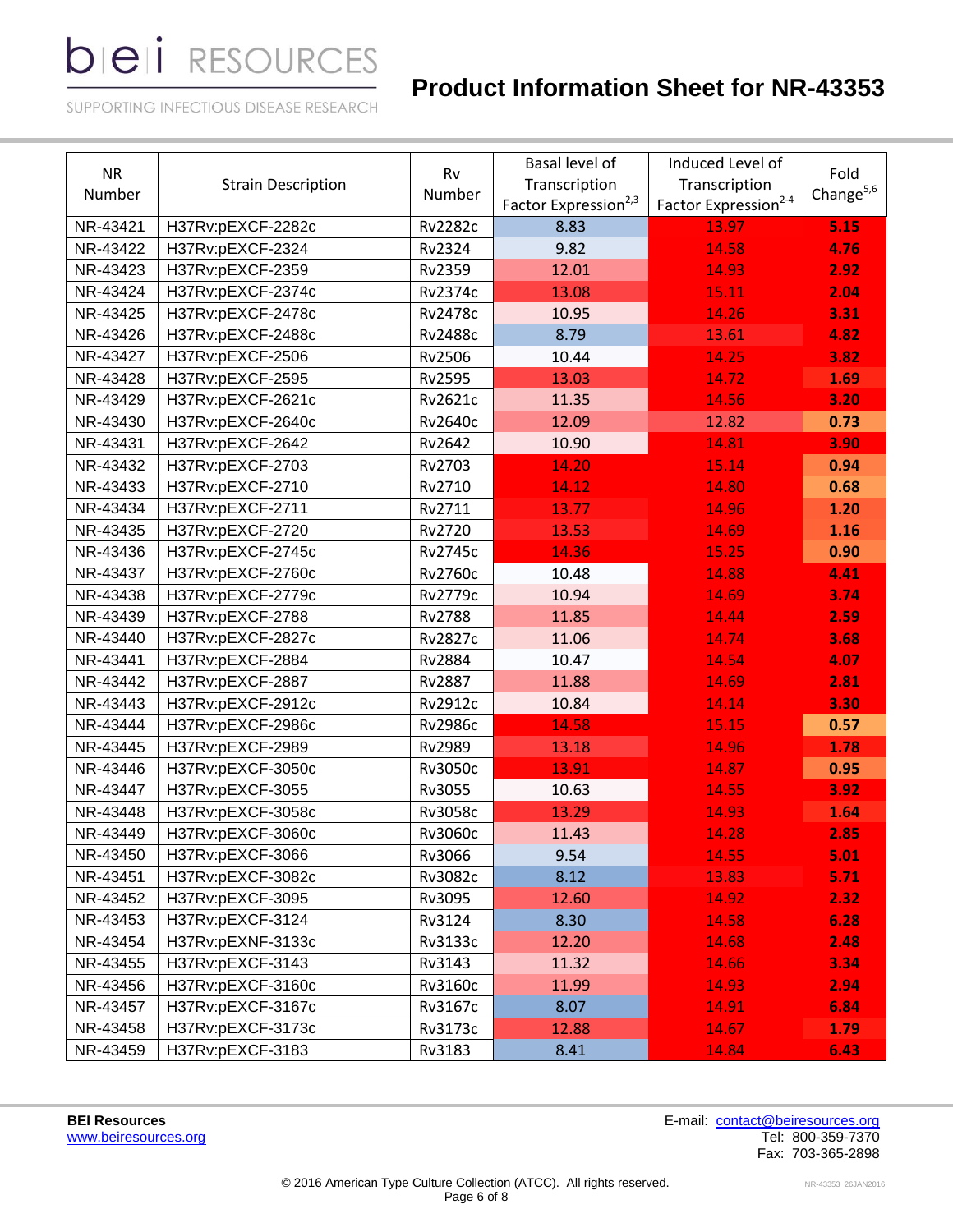# **Product Information Sheet for NR-43353**

SUPPORTING INFECTIOUS DISEASE RESEARCH

| <b>NR</b><br>Number | <b>Strain Description</b> | Rv<br>Number   | Basal level of<br>Transcription<br>Factor Expression <sup>2,3</sup> | Induced Level of<br>Transcription<br>Factor Expression <sup>2-4</sup> | Fold<br>Change $5,6$ |
|---------------------|---------------------------|----------------|---------------------------------------------------------------------|-----------------------------------------------------------------------|----------------------|
| NR-43460            | H37Rv:pEXCF-3197A         | <b>Rv3197A</b> | 11.77                                                               | 14.68                                                                 | 2.91                 |
| NR-43461            | H37Rv:pEXCF-3208          | Rv3208         | 12.74                                                               | 15.07                                                                 | 2.33                 |
| NR-43462            | H37Rv:pEXCF-3219          | Rv3219         | 14.51                                                               | 14.98                                                                 | 0.46                 |
| NR-43463            | H37Rv:pEXCF-3223c         | Rv3223c        | 13.46                                                               | 14.88                                                                 | 1.41                 |
| NR-43464            | H37Rv:pEXCF-3246c         | Rv3246c        | 14.26                                                               | 14.78                                                                 | 0.52                 |
| NR-43465            | H37Rv:pEXCF-3249c         | Rv3249c        | 13.04                                                               | 14.66                                                                 | 1.63                 |
| NR-43466            | H37Rv:pEXCF-3260c         | Rv3260c        | 14.46                                                               | 15.20                                                                 | 0.74                 |
| NR-43467            | H37Rv:pEXCF-3286c         | <b>Rv3286c</b> | 10.53                                                               | 14.43                                                                 | 3.90                 |
| NR-43468            | H37Rv:pEXCF-3291c         | Rv3291c        | 10.83                                                               | 15.02                                                                 | 4.18                 |
| NR-43469            | H37Rv:pEXCF-3295          | Rv3295         | 13.28                                                               | 14.69                                                                 | 1.41                 |
| NR-43470            | H37Rv:pEXCF-3301c         | Rv3301c        | 13.14                                                               | 14.43                                                                 | 1.29                 |
| NR-43471            | H37Rv:pEXCF-3328c         | <b>Rv3328c</b> | 11.80                                                               | 14.69                                                                 | 2.88                 |
| NR-43472            | H37Rv:pEXCF-3334          | Rv3334         | 11.43                                                               | 14.96                                                                 | 3.53                 |
| NR-43473            | H37Rv:pEXCF-3405c         | Rv3405c        | 10.23                                                               | 14.84                                                                 | 4.61                 |
| NR-43474            | H37Rv:pEXCF-3414c         | Rv3414c        | 13.61                                                               | 14.92                                                                 | 1.31                 |
| NR-43475            | H37Rv:pEXCF-3416          | Rv3416         | 12.77                                                               | 15.09                                                                 | 2.32                 |
| NR-43476            | H37Rv:pEXCF-3417c         | Rv3417c        | 13.66                                                               | 14.86                                                                 | 1.20                 |
| NR-43477            | H37Rv:pEXCF-3488          | Rv3488         | 10.08                                                               | 14.30                                                                 | 4.22                 |
| NR-43478            | H37Rv:pEXCF-3557c         | <b>Rv3557c</b> | 11.71                                                               | 14.82                                                                 | 3.10                 |
| NR-43479            | H37Rv:pEXCF-3574          | Rv3574         | 11.31                                                               | 14.67                                                                 | 3.36                 |
| NR-43480            | H37Rv:pEXCF-3583c         | Rv3583c        | 14.60                                                               | 15.10                                                                 | 0.50                 |
| NR-43481            | H37Rv:pEXCF-3597c         | Rv3597c        | 13.88                                                               | 14.83                                                                 | 0.95                 |
| NR-43482            | H37Rv:pEXCF-3676          | Rv3676         | 13.62                                                               | 15.03                                                                 | 1.41                 |
| NR-43484            | H37Rv:pEXCF-3681c         | Rv3681c        | 12.62                                                               | 12.81                                                                 | 0.19                 |
| NR-43485            | H37Rv:pEXCF-3736          | Rv3736         | 10.65                                                               | 14.56                                                                 | 3.92                 |
| NR-43486            | H37Rv:pEXCF-3744          | Rv3744         | 12.13                                                               | 14.21                                                                 | 2.08                 |
| NR-43487            | H37Rv:pEXCF-3765c         | Rv3765c        | 11.90                                                               | 14.66                                                                 | 2.76                 |
| NR-43488            | H37Rv:pEXCF-3830c         | Rv3830c        | 9.08                                                                | 13.71                                                                 | 4.63                 |
| NR-43489            | H37Rv:pEXCF-3833          | Rv3833         | 9.42                                                                | 13.88                                                                 | 4.46                 |
| NR-43490            | H37Rv:pEXCF-3840          | Rv3840         | 8.49                                                                | 14.80                                                                 | 6.31                 |
| NR-43491            | H37Rv:pEXCF-3849          | Rv3849         | 13.68                                                               | 14.60                                                                 | 0.92                 |
| NR-43492            | H37Rv:pEXCF-3852          | Rv3852         | 13.99                                                               | 14.50                                                                 | 0.52                 |
| NR-43493            | H37Rv:pEXCF-3855          | Rv3855         | 11.25                                                               | 14.53                                                                 | 3.28                 |
| NR-43494            | H37Rv:pEXCF-3862c         | Rv3862c        | 8.94                                                                | 14.34                                                                 | 5.40                 |
| NR-43495            | H37Rv:pEXCF-3911          | Rv3911         | 11.32                                                               | 14.39                                                                 | 3.07                 |

 $1$ All information in this table was provided by the depositor at the time of deposition.

 $2$ Expression values are the average from three or more microarrays in arbitrary units, log base two.

 ${}^{3}$ Level of expression:  $\blacksquare$  – high expression (log<sub>2</sub> = 14);  $\Box$  - medium expression (log<sub>2</sub> = 10.5);  $\blacksquare$  – low expression (log<sub>2</sub> = 7).<br><sup>4</sup>Induction occurred over 18 hours in the presence of 100 ng/mL ATc<br><sup>5</sup>Fo

<sup>6</sup>Fold change in expression: ■ – 4 fold change (log<sub>2</sub> = 2);■ – no change (log<sub>2</sub> = 0); ■ – 0.25 fold change (log<sub>2</sub> = -2).

[www.beiresources.org](http://www.beiresources.org/)

**BEI Resources** E-mail: [contact@beiresources.org](mailto:contact@beiresources.org) Fax: 703-365-2898